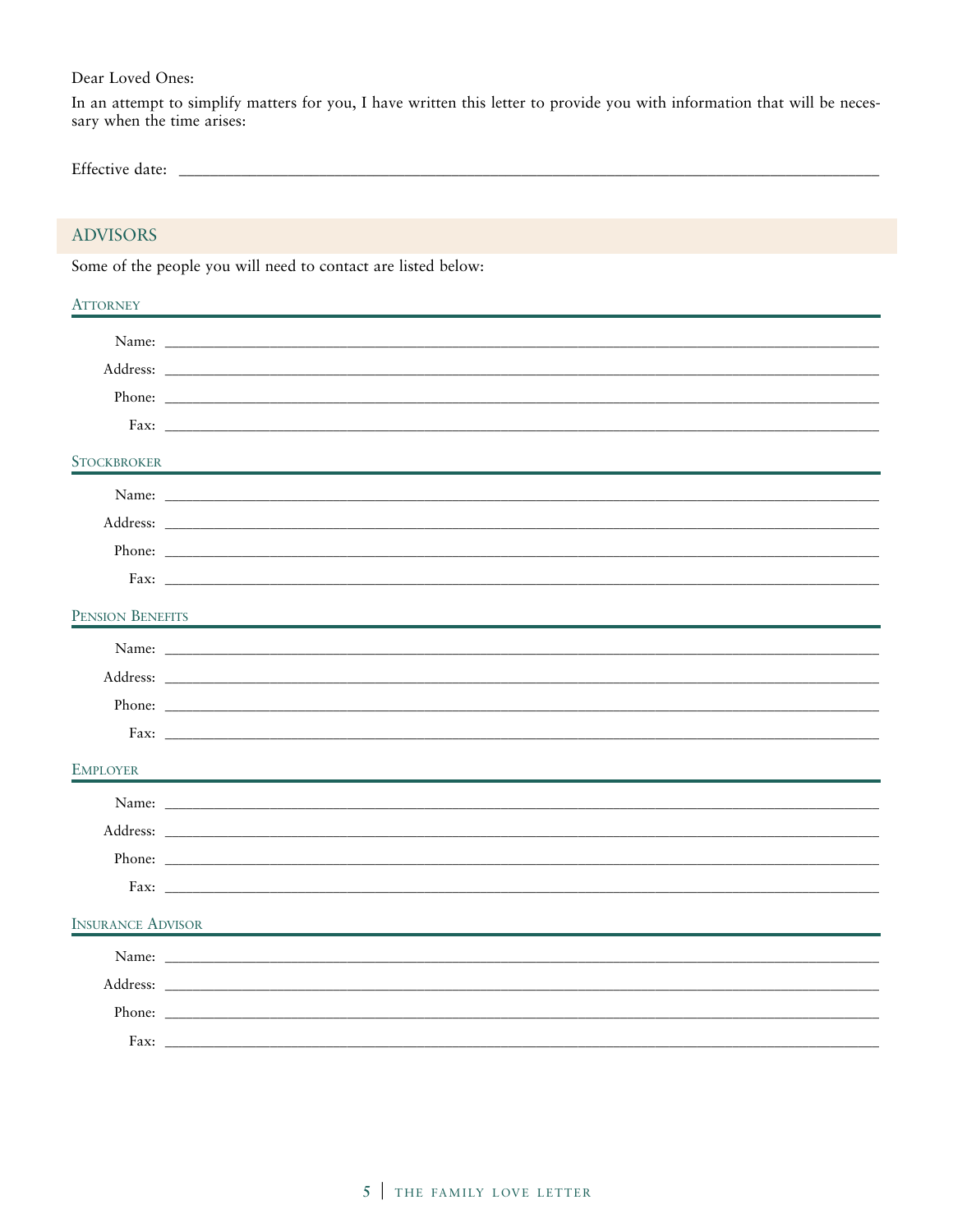#### **ACCOUNTANT**

| FINANCIAL PLANNER      |                                                                                           |
|------------------------|-------------------------------------------------------------------------------------------|
|                        |                                                                                           |
|                        |                                                                                           |
|                        | Phone:                                                                                    |
|                        |                                                                                           |
| <b>MORTGAGE HOLDER</b> | the control of the control of the control of the control of the control of the control of |
|                        |                                                                                           |
|                        |                                                                                           |
|                        |                                                                                           |
|                        |                                                                                           |
| <b>OTHER</b>           |                                                                                           |
|                        |                                                                                           |
|                        |                                                                                           |
|                        |                                                                                           |
|                        |                                                                                           |
| <b>OTHER</b>           |                                                                                           |
|                        |                                                                                           |
|                        |                                                                                           |
|                        | Phone:                                                                                    |
|                        |                                                                                           |

# **ASSETS**

Here is a list of all my stocks, bonds and other investments, including property. I have listed a contact person and telephone number for each item, as well as the location of any documents. I  $\Box$  have  $\Box$  have not attached a financial statement.

| Investment:            |  |
|------------------------|--|
| Contact:               |  |
| Phone:                 |  |
| Documents are located: |  |
|                        |  |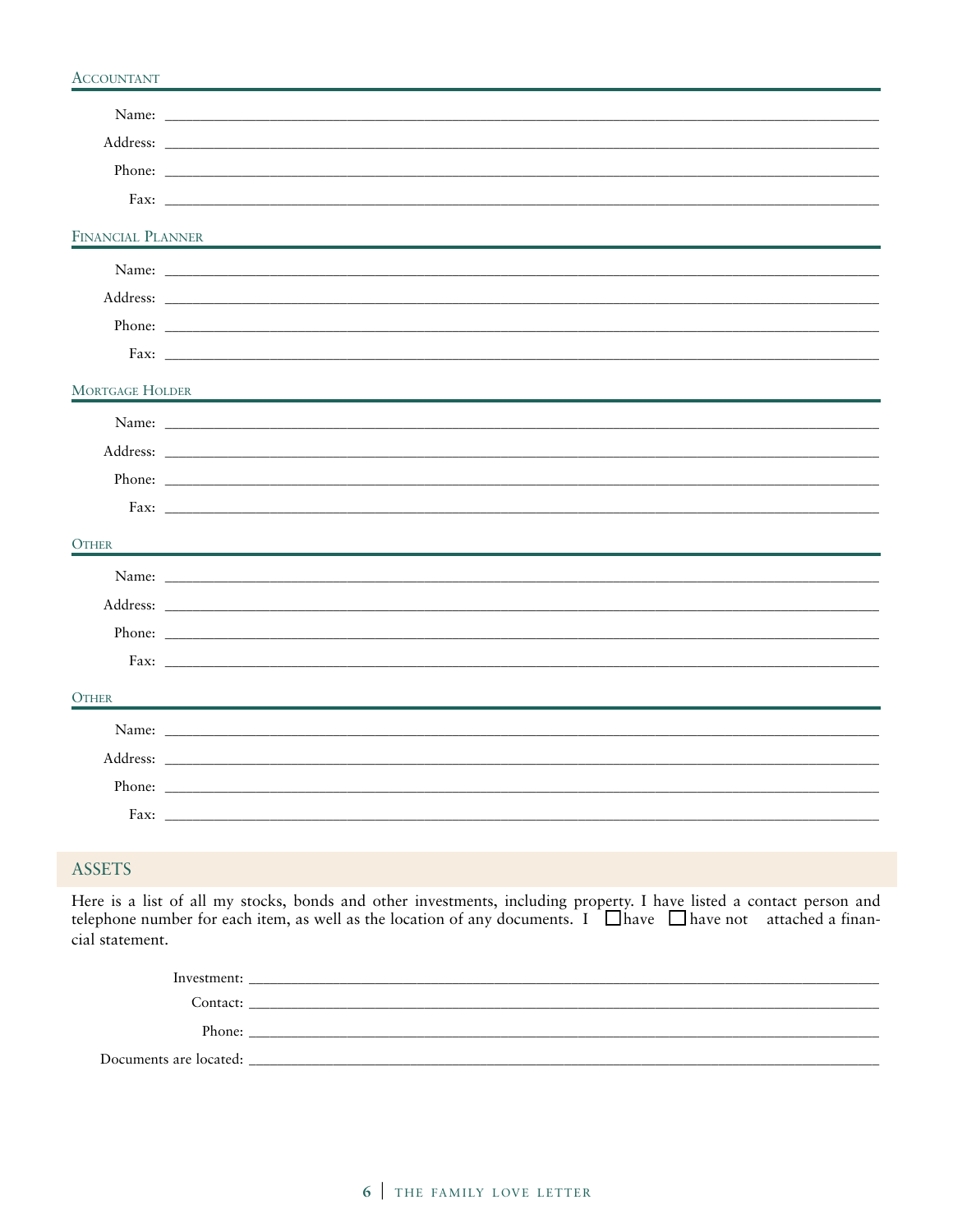|       | Phone:                                                                                                                                                                                                                         |
|-------|--------------------------------------------------------------------------------------------------------------------------------------------------------------------------------------------------------------------------------|
|       |                                                                                                                                                                                                                                |
|       |                                                                                                                                                                                                                                |
|       | Contact:                                                                                                                                                                                                                       |
|       |                                                                                                                                                                                                                                |
|       |                                                                                                                                                                                                                                |
|       |                                                                                                                                                                                                                                |
|       |                                                                                                                                                                                                                                |
|       | Contact:                                                                                                                                                                                                                       |
|       |                                                                                                                                                                                                                                |
|       |                                                                                                                                                                                                                                |
|       |                                                                                                                                                                                                                                |
|       |                                                                                                                                                                                                                                |
|       |                                                                                                                                                                                                                                |
|       |                                                                                                                                                                                                                                |
|       |                                                                                                                                                                                                                                |
|       |                                                                                                                                                                                                                                |
|       |                                                                                                                                                                                                                                |
| Name: |                                                                                                                                                                                                                                |
|       | Address: No. 2016. The Commission of the Commission of the Commission of the Commission of the Commission of the Commission of the Commission of the Commission of the Commission of the Commission of the Commission of the C |
|       |                                                                                                                                                                                                                                |
|       |                                                                                                                                                                                                                                |
|       |                                                                                                                                                                                                                                |
|       |                                                                                                                                                                                                                                |
|       |                                                                                                                                                                                                                                |
|       |                                                                                                                                                                                                                                |
|       |                                                                                                                                                                                                                                |
|       |                                                                                                                                                                                                                                |
|       |                                                                                                                                                                                                                                |
|       |                                                                                                                                                                                                                                |
|       |                                                                                                                                                                                                                                |
|       |                                                                                                                                                                                                                                |
|       |                                                                                                                                                                                                                                |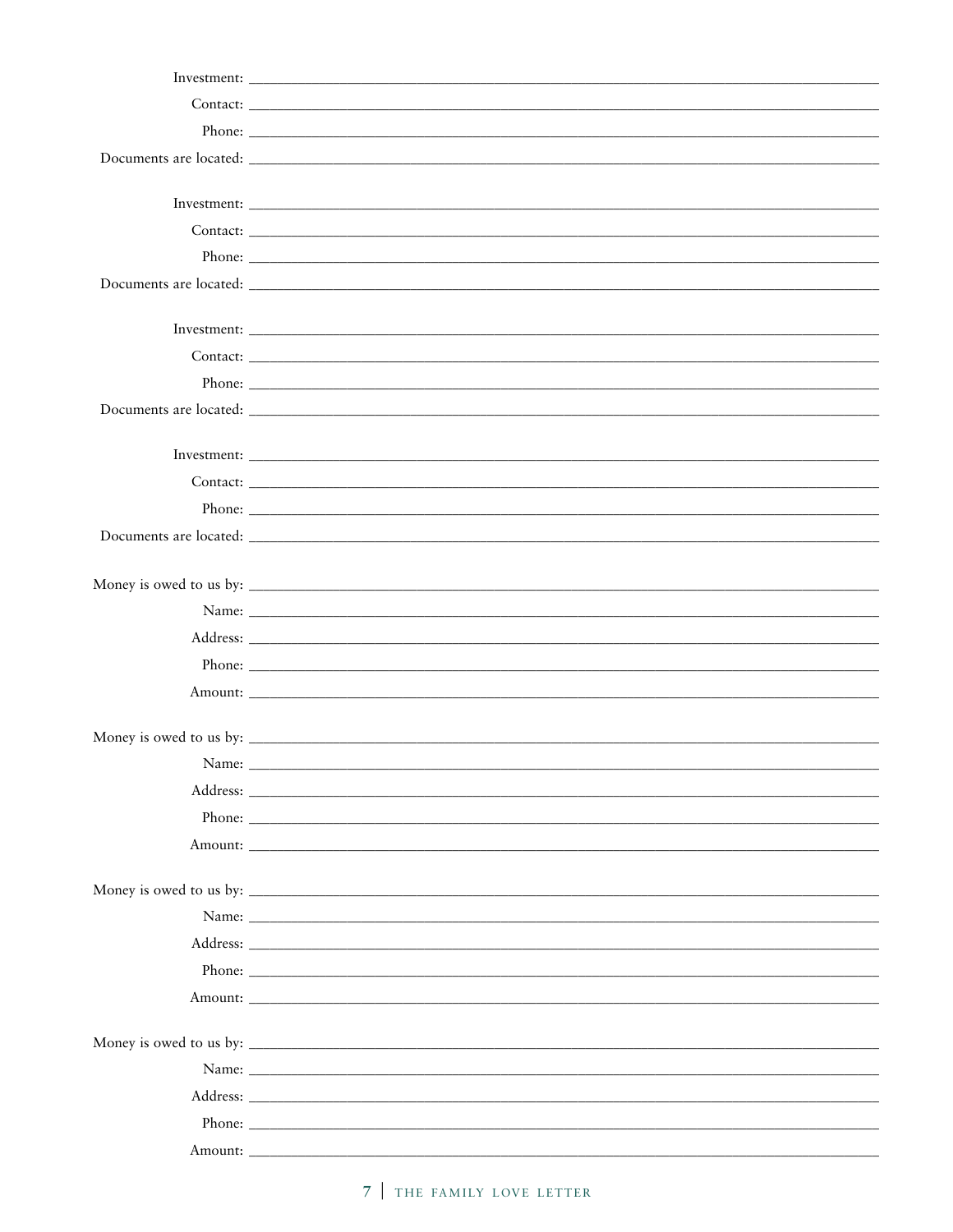## **DEPOSITS**

I  $\Box$  have  $\Box$  have not made any substantial deposits on certain accounts.

If applicable, the accounts are:

### **LIABILITIES**

Here is a list of our liabilities, including a contact name and phone number of each, as well as the location of any related documents.

| Contact:                                                                                                                                                                                                                      |  |
|-------------------------------------------------------------------------------------------------------------------------------------------------------------------------------------------------------------------------------|--|
|                                                                                                                                                                                                                               |  |
| Documents are located: Note that the contract of the contract of the contract of the contract of the contract of the contract of the contract of the contract of the contract of the contract of the contract of the contract |  |
|                                                                                                                                                                                                                               |  |
|                                                                                                                                                                                                                               |  |
| Contact:                                                                                                                                                                                                                      |  |
|                                                                                                                                                                                                                               |  |
|                                                                                                                                                                                                                               |  |
|                                                                                                                                                                                                                               |  |
|                                                                                                                                                                                                                               |  |
|                                                                                                                                                                                                                               |  |
|                                                                                                                                                                                                                               |  |
|                                                                                                                                                                                                                               |  |
|                                                                                                                                                                                                                               |  |
|                                                                                                                                                                                                                               |  |
|                                                                                                                                                                                                                               |  |
| Phone:                                                                                                                                                                                                                        |  |
|                                                                                                                                                                                                                               |  |
|                                                                                                                                                                                                                               |  |
|                                                                                                                                                                                                                               |  |
|                                                                                                                                                                                                                               |  |
|                                                                                                                                                                                                                               |  |
|                                                                                                                                                                                                                               |  |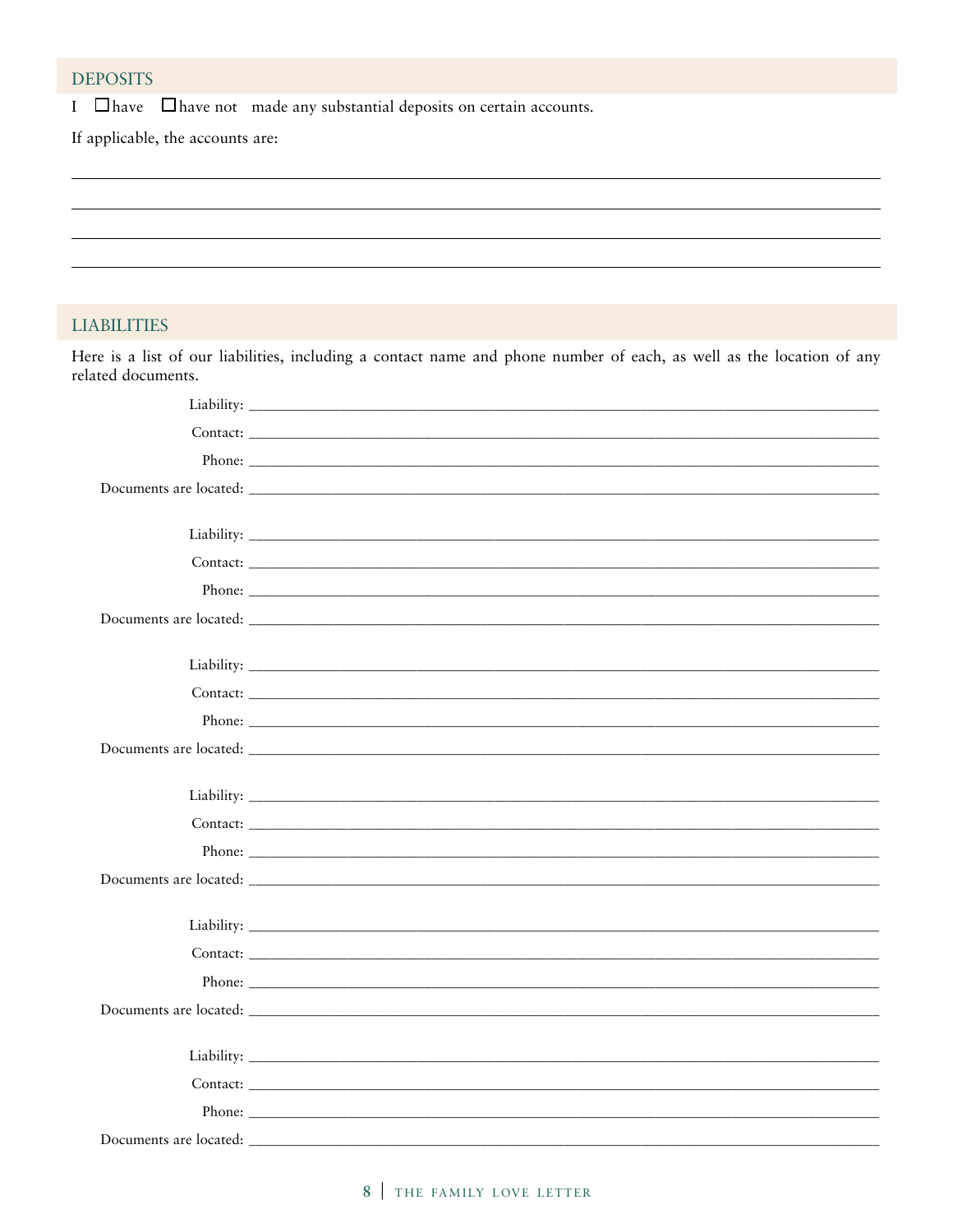I am also a guarantor of the following debt:

| Liability: Line and Line and Line and Line and Line and Line and Line and Line and Line and Line and Line and Line and Line and Line and Line and Line and Line and Line and Line and Line and Line and Line and Line and Line |
|--------------------------------------------------------------------------------------------------------------------------------------------------------------------------------------------------------------------------------|
| Contact:                                                                                                                                                                                                                       |
|                                                                                                                                                                                                                                |
|                                                                                                                                                                                                                                |
|                                                                                                                                                                                                                                |
|                                                                                                                                                                                                                                |
| Contact:                                                                                                                                                                                                                       |
| Phone:                                                                                                                                                                                                                         |
|                                                                                                                                                                                                                                |
|                                                                                                                                                                                                                                |
|                                                                                                                                                                                                                                |
|                                                                                                                                                                                                                                |
|                                                                                                                                                                                                                                |
|                                                                                                                                                                                                                                |
|                                                                                                                                                                                                                                |
|                                                                                                                                                                                                                                |
|                                                                                                                                                                                                                                |
|                                                                                                                                                                                                                                |
|                                                                                                                                                                                                                                |
|                                                                                                                                                                                                                                |
|                                                                                                                                                                                                                                |
|                                                                                                                                                                                                                                |
|                                                                                                                                                                                                                                |
|                                                                                                                                                                                                                                |

# **INSURANCE COVERAGE**

I have the following life insurance policies (including company-owned) on my life:

| <b>TYPE</b> | OWNER | BENEFICIARY | FACE<br>AMOUNT | <b>EXISTING</b><br>LOANS | <b>CASH</b><br><b>VALUE</b> |
|-------------|-------|-------------|----------------|--------------------------|-----------------------------|
|             |       |             |                |                          |                             |
|             |       |             |                |                          |                             |
|             |       |             |                |                          |                             |
|             |       |             |                |                          |                             |

Any of the policies can be found at: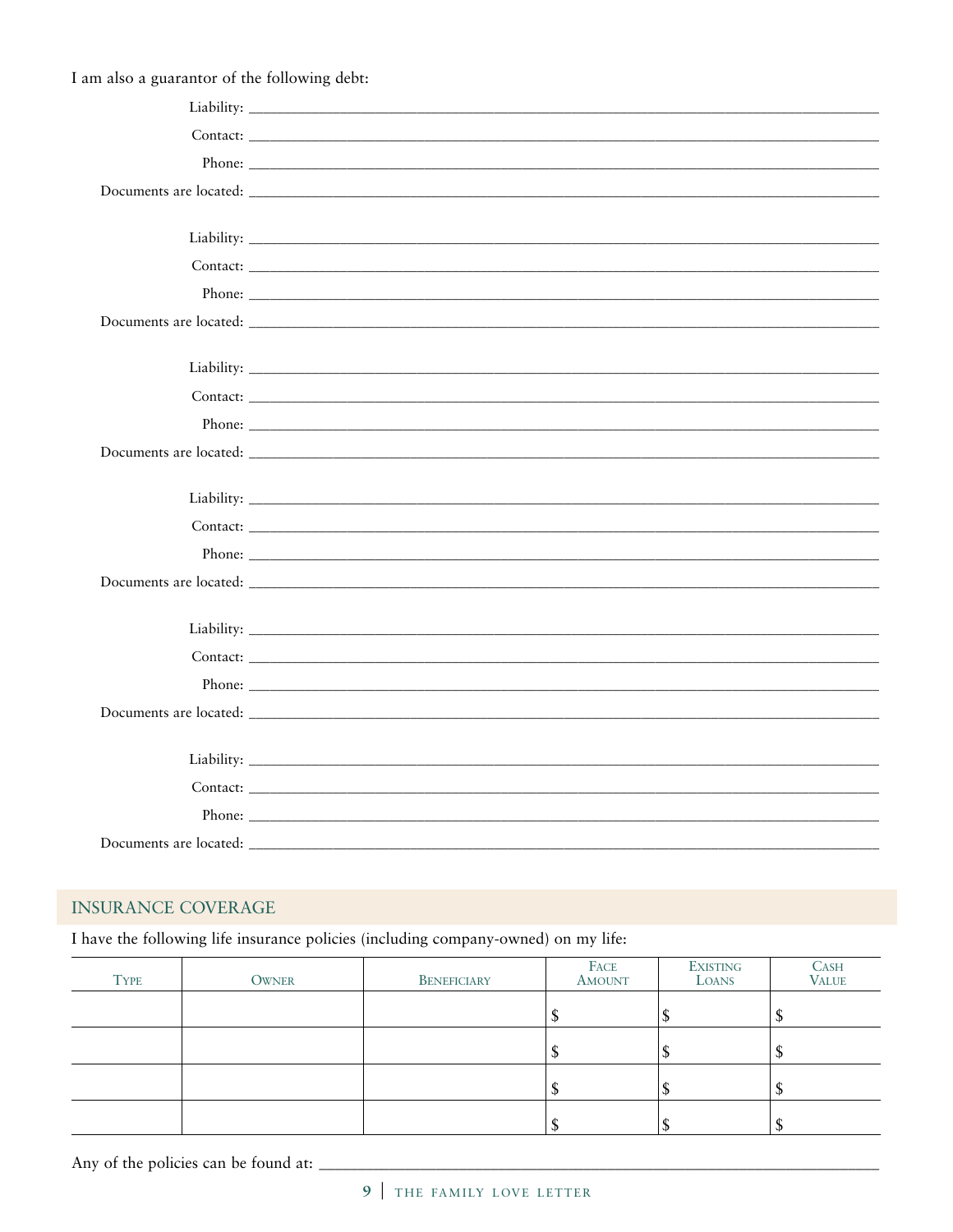### I have the following disability insurance policies:

| <b>COMPANY</b> | POLICY LOCATED AT |
|----------------|-------------------|
|                |                   |
|                |                   |
|                |                   |
|                |                   |

#### I have the following long-term care insurance policies:

| <b>COMPANY</b> | POLICY LOCATED AT |
|----------------|-------------------|
|                |                   |
|                |                   |
|                |                   |
|                |                   |

### I have the following health insurance policies:

| <b>COMPANY</b> | POLICY LOCATED AT |
|----------------|-------------------|
|                |                   |
|                |                   |
|                |                   |
|                |                   |
|                |                   |

### I have the following other policies:

| <b>TYPE</b> | <b>COMPANY</b> | POLICY LOCATED AT |
|-------------|----------------|-------------------|
|             |                |                   |
| Auto        |                |                   |
| Umbrella    |                |                   |
| Home        |                |                   |
|             |                |                   |
|             |                |                   |
|             |                |                   |

If I become disabled, please make sure to pay the premiums on the policies, which will provide me or my family benefits. If I am disabled, my life insurance policy ❑ does allow ❑ does not allow for pre-payment of death benefits to support me. If I am disabled, my life insurance policy ❑ does allow ❑ does not allow you to stop making premium payments. If I am disabled, my disability insurance policy ❑ does allow ❑ does not allow you to stop making premium payments.

## **10** | THE FAMILY LOVE LETTER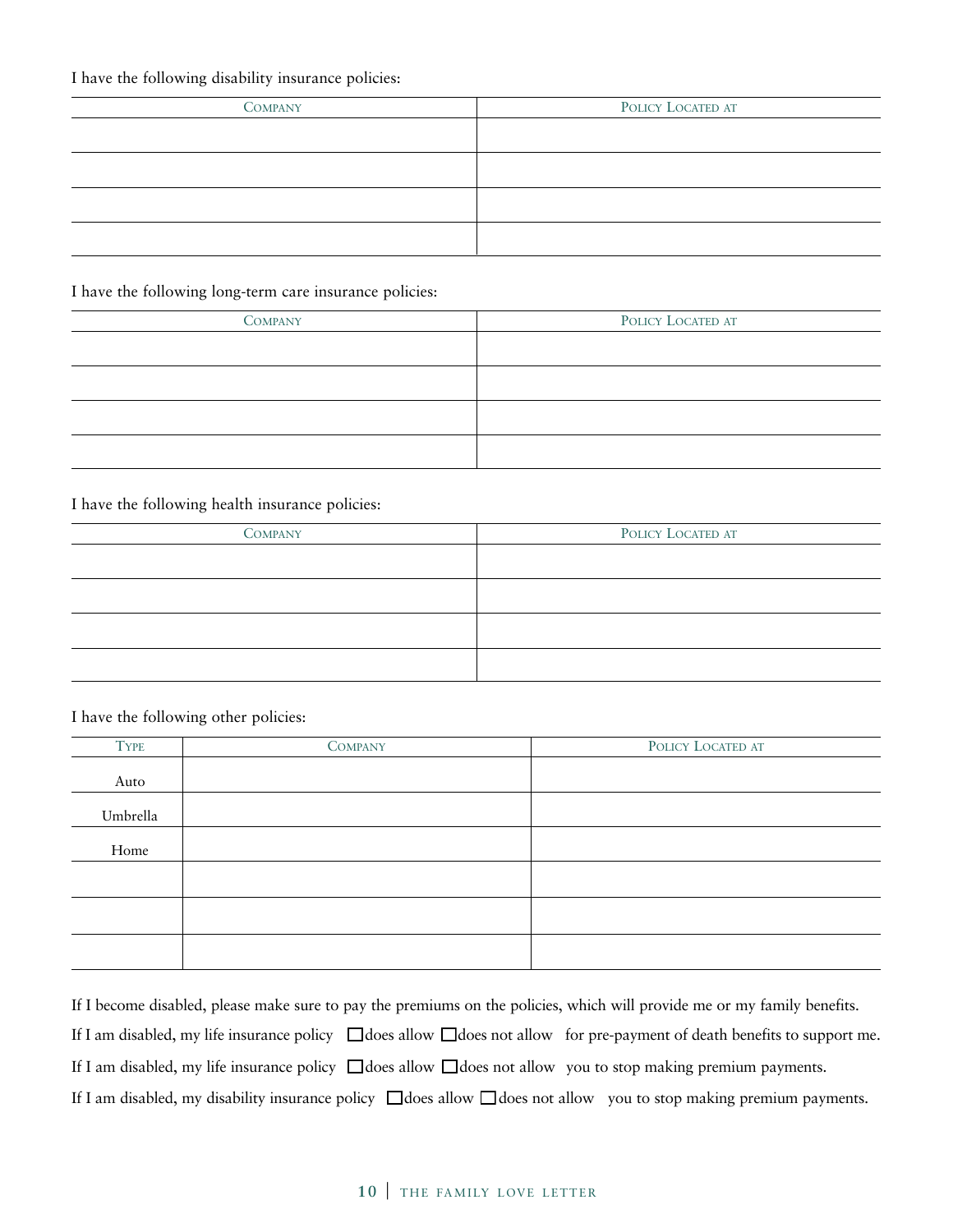# EMPLOYMENT

I have the following disability and/or death benefits where I work or worked (briefly describe):

| Deferred Compensation: Lawrence Compensation: |
|-----------------------------------------------|
|                                               |
|                                               |
|                                               |
|                                               |

# DOCUMENTS

I have executed each of the following documents and you can find them where noted:

| <b>DOCUMENT</b>                    | <b>DATE SIGNED</b> | <b>LOCATION</b> |
|------------------------------------|--------------------|-----------------|
| Will                               |                    |                 |
| Living Will                        |                    |                 |
| Medical Power of Attorney          |                    |                 |
| Medical Directive                  |                    |                 |
| General Power of Attorney          |                    |                 |
| Living Trust                       |                    |                 |
| <b>Insurance Trust</b>             |                    |                 |
| Charitable Trust                   |                    |                 |
| Minor's Trust                      |                    |                 |
| Custodial Account                  |                    |                 |
| Organ Donation                     |                    |                 |
| Pre-Nuptial Agreement              |                    |                 |
| Post-Nuptial Agreement             |                    |                 |
| Divorce Decree                     |                    |                 |
| Citizenship Papers                 |                    |                 |
| Burial Agreement                   |                    |                 |
| Retirement Beneficiary Designation |                    |                 |
| Insurance Beneficiary Designation  |                    |                 |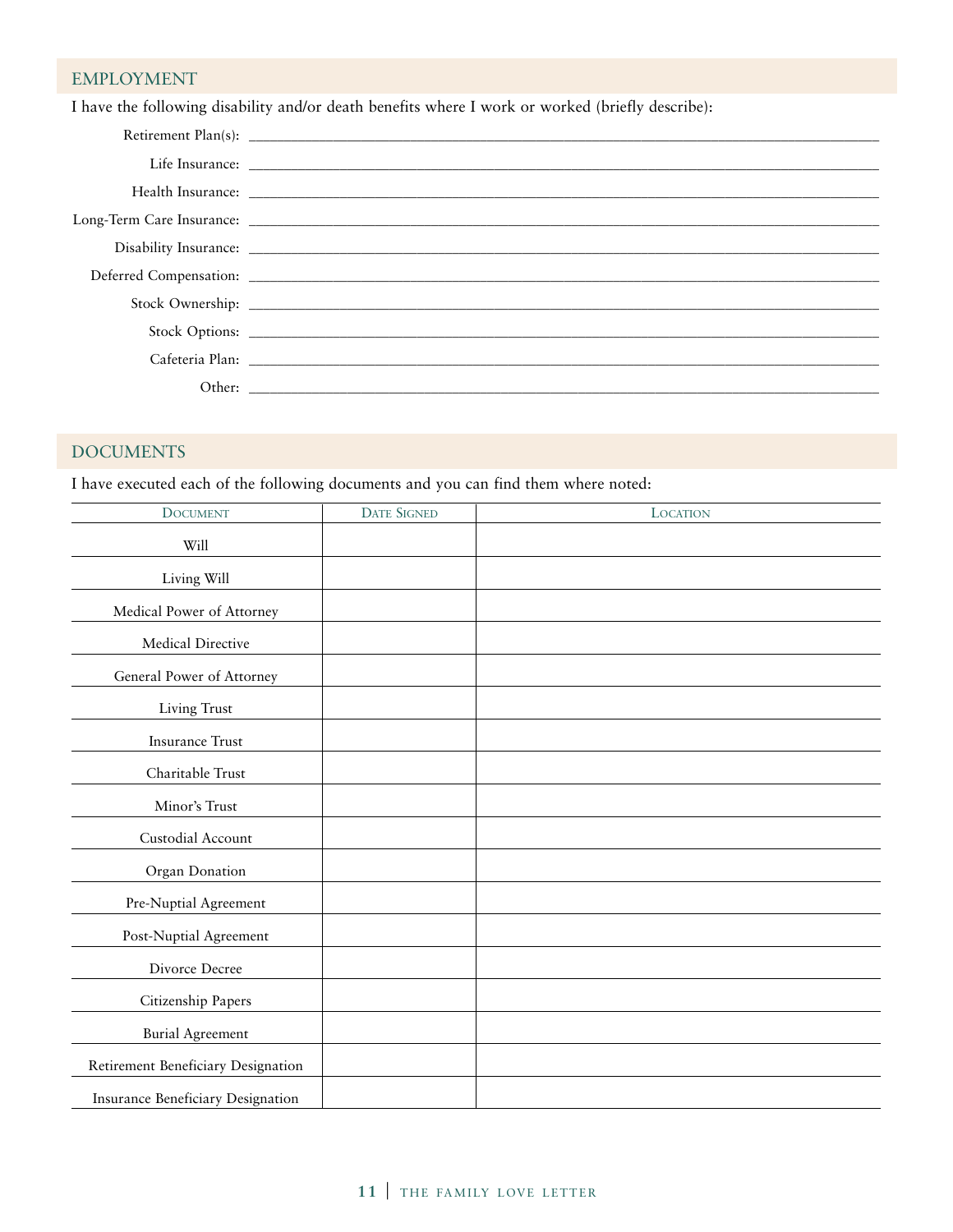I have appointed (in the above documents) the following persons to act on my behalf if I become disabled:

|                                | $2nd$ and $2nd$ and $2nd$ and $2nd$ and $2nd$ and $2nd$ and $2nd$ and $2nd$ and $2nd$ and $2nd$ and $2nd$ and $2nd$ and $2nd$ and $2nd$ and $2nd$ and $2nd$ and $2nd$ and $2nd$ and $2nd$ and $2nd$ and $2nd$ and $2nd$ and $2nd$ and $2nd$ and $2nd$ |
|--------------------------------|-------------------------------------------------------------------------------------------------------------------------------------------------------------------------------------------------------------------------------------------------------|
|                                | $2nd \quad \ldots$                                                                                                                                                                                                                                    |
| Decisions: 1st                 |                                                                                                                                                                                                                                                       |
| Guardian over my Property: 1st | $2nd$ and $2nd$ and $2nd$ and $2nd$ and $2nd$ and $2nd$ and $2nd$ and $2nd$ and $2nd$ and $2nd$ and $2nd$ and $2nd$ and $2nd$ and $2nd$ and $2nd$ and $2nd$ and $2nd$ and $2nd$ and $2nd$ and $2nd$ and $2nd$ and $2nd$ and $2nd$ and $2nd$ and $2nd$ |
| Guardian over my Person: 1st   | 2nd                                                                                                                                                                                                                                                   |
|                                |                                                                                                                                                                                                                                                       |

It is my desire that the persons having the above powers of attorney act on my behalf rather than a guardian being appointed, unless my family believes guardianship is necessary.

In the event of my incapacity, I  $\Box$  do  $\Box$  do not want to be kept home as long as possible, taking into account the cost.

I  $\Box$  have  $\Box$  do not have a divorce decree which may require that certain payments be made after I am disabled or after my death.

#### GENERAL INFORMATION

I  $\Box$  do  $\Box$  do not have a safe deposit box.

It can be found:

The key can be found: \_\_\_\_\_\_\_\_\_\_\_\_\_\_\_\_\_\_\_\_\_\_\_\_\_\_\_\_\_\_\_\_\_\_\_\_\_\_\_\_\_\_\_\_\_\_\_\_\_\_\_\_\_\_\_\_\_\_\_\_\_\_\_\_\_\_\_\_\_\_\_\_\_\_\_\_\_\_\_\_\_\_\_\_

The following people have signature authority on the box:

I  $\Box$  do  $\Box$  do not have a personal safe.

The combination is:

The safe can be found:

I  $\Box$  have  $\Box$  do not have attached a list of the persons I want to receive my personal property when I die.

I may receive an inheritance from:

Upon my death, my heirs ❑ will ❑ will not receive a distribution or benefits from a trust.

If yes, the trust instrument was created by: \_\_\_\_\_\_\_\_\_\_\_\_\_\_\_\_\_\_\_\_\_\_\_\_\_\_\_\_\_\_\_\_\_\_\_\_\_\_\_\_\_\_\_\_\_\_\_\_\_\_\_\_\_\_\_\_\_\_\_\_\_\_\_\_\_\_

The trust instrument can be found: \_\_\_\_\_\_\_\_\_\_\_\_\_\_\_\_\_\_\_\_\_\_\_\_\_\_\_\_\_\_\_\_\_\_\_\_\_\_\_\_\_\_\_\_\_\_\_\_\_\_\_\_\_\_\_\_\_\_\_\_\_\_\_\_\_\_\_\_\_\_\_\_

I  $\Box$  am  $\Box$  am not currently the trustee for a trust.

If I am a trustee, the trust document is located at: \_\_\_\_\_\_\_\_\_\_\_\_\_\_\_\_\_\_\_\_\_\_\_\_\_\_\_\_\_\_\_\_\_\_\_\_\_\_\_\_\_\_\_\_\_\_\_\_\_\_\_\_\_\_\_\_\_\_\_\_

I  $\Box$  am  $\Box$  am not a beneficiary of a trust.

If I am a beneficiary, the trust document is located at: \_\_\_\_\_\_\_\_\_\_\_\_\_\_\_\_\_\_\_\_\_\_\_\_\_\_\_\_\_\_\_\_\_\_\_\_\_\_\_\_\_\_\_\_\_\_\_\_\_\_\_\_\_\_\_\_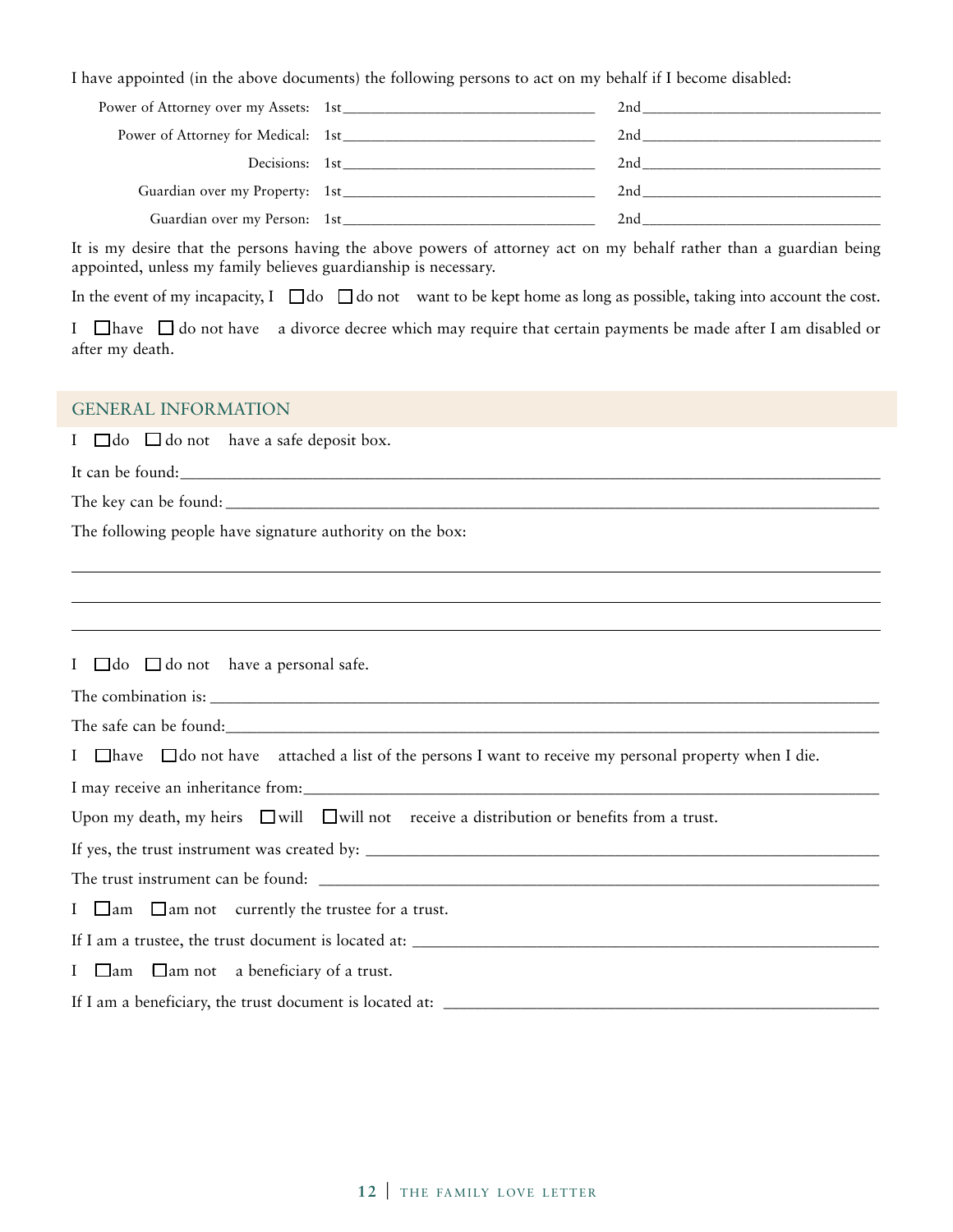| My Social Security number is: |  |
|-------------------------------|--|
|                               |  |

My driver's license number is: \_\_\_\_\_\_\_\_\_\_\_\_\_\_\_\_\_\_\_\_\_\_\_\_\_\_\_\_\_\_\_\_\_\_\_\_\_\_\_\_\_\_\_\_\_\_\_\_\_\_\_\_\_\_\_\_\_\_\_\_\_\_\_\_\_\_\_\_\_\_\_\_\_\_\_\_

My passport number is: \_\_\_\_\_\_\_\_\_\_\_\_\_\_\_\_\_\_\_\_\_\_\_\_\_\_\_\_\_\_\_\_\_\_\_\_\_\_\_\_\_\_\_\_\_\_\_\_\_\_\_\_\_\_\_\_\_\_\_\_\_\_\_\_\_\_\_\_\_\_\_\_\_\_\_\_\_\_\_\_\_\_

My passport can be found: \_\_\_\_\_\_\_\_\_\_\_\_\_\_\_\_\_\_\_\_\_\_\_\_\_\_\_\_\_\_\_\_\_\_\_\_\_\_\_\_\_\_\_\_\_\_\_\_\_\_\_\_\_\_\_\_\_\_\_\_\_\_\_\_\_\_\_\_\_\_\_\_\_\_\_\_\_\_\_\_

I ❑ am ❑ am not entitled to military benefits. List the benefits:

I ❑ am ❑ am not entitled to other benefits. List the benefits:

I am a member of the following religious group(s):

I am a member of the following fraternal group(s):

I presently carry the following credit card(s):

My important records can be found: ❑ my home filing cabinet ❑ my safe deposit box ❑ my home safe ❑ my attorney's office ❑ my financial planner's office ❑ other: \_\_\_\_\_\_\_\_\_\_\_\_\_\_\_\_\_\_\_\_\_\_\_\_\_\_\_\_\_\_\_\_\_\_\_\_\_\_\_\_\_\_\_\_\_\_\_\_\_\_\_\_\_\_\_\_\_\_\_\_\_\_\_\_\_\_\_\_\_\_\_\_\_\_\_\_\_\_\_\_\_\_\_\_\_\_\_\_\_\_\_\_\_\_\_\_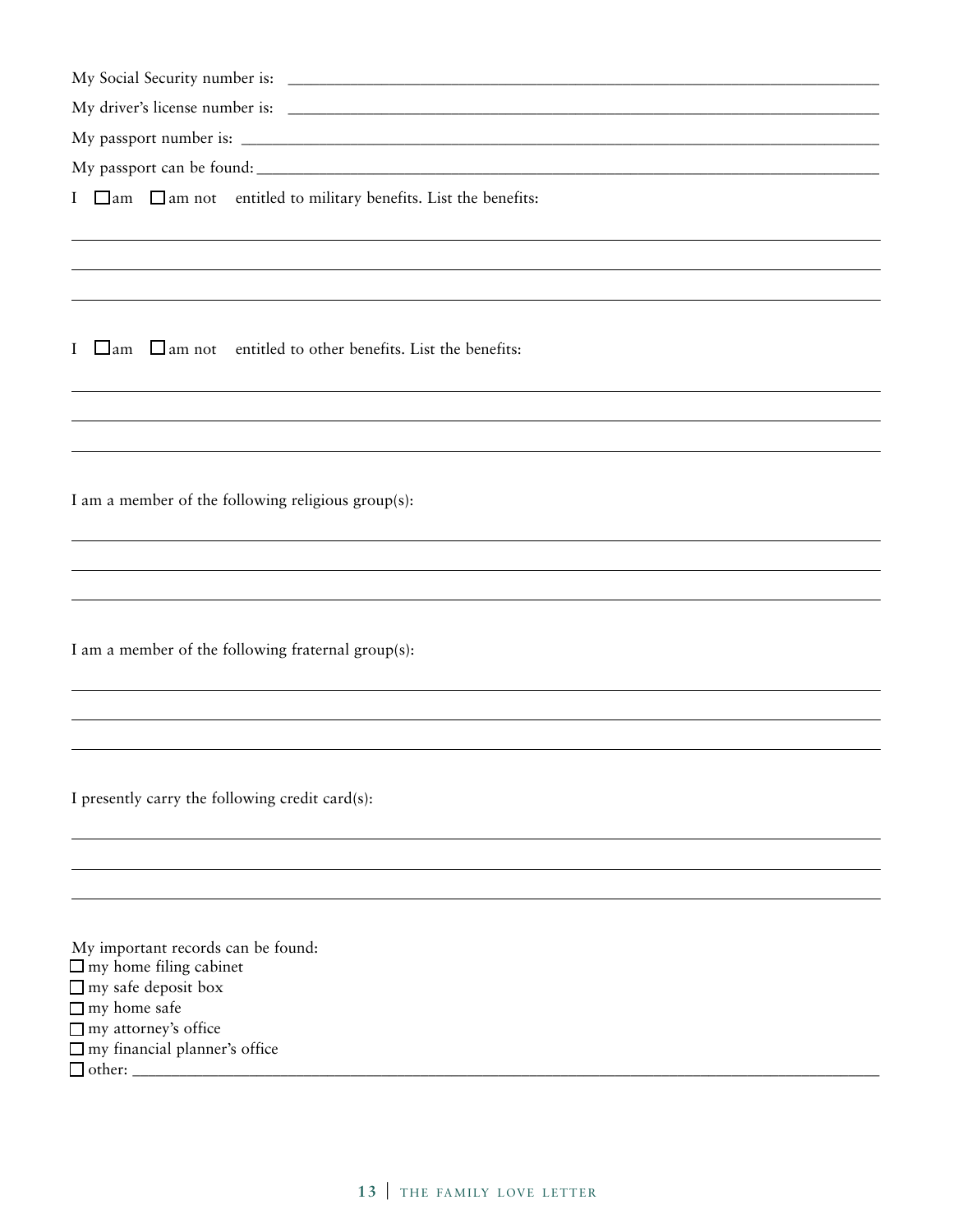# IN THE EVENT OF MY DEATH

| I have the following final wishes:                                            |  |  |  |  |
|-------------------------------------------------------------------------------|--|--|--|--|
|                                                                               |  |  |  |  |
|                                                                               |  |  |  |  |
|                                                                               |  |  |  |  |
|                                                                               |  |  |  |  |
|                                                                               |  |  |  |  |
|                                                                               |  |  |  |  |
|                                                                               |  |  |  |  |
|                                                                               |  |  |  |  |
|                                                                               |  |  |  |  |
|                                                                               |  |  |  |  |
|                                                                               |  |  |  |  |
|                                                                               |  |  |  |  |
| I $\Box$ have $\Box$ have not prepaid my burial costs for my burial plot.     |  |  |  |  |
| I $\Box$ have $\Box$ have not prepaid my burial costs for my casket.          |  |  |  |  |
|                                                                               |  |  |  |  |
|                                                                               |  |  |  |  |
| I $\Box$ do $\Box$ do not wish to be buried next to such person.              |  |  |  |  |
| I $\Box$ do $\Box$ do not have the right to be buried in a military cemetery. |  |  |  |  |
| I □ do □ do not want to be cremated.                                          |  |  |  |  |
|                                                                               |  |  |  |  |
| <b>SPECIAL REQUESTS:</b>                                                      |  |  |  |  |
|                                                                               |  |  |  |  |
|                                                                               |  |  |  |  |
|                                                                               |  |  |  |  |
|                                                                               |  |  |  |  |
|                                                                               |  |  |  |  |
|                                                                               |  |  |  |  |
|                                                                               |  |  |  |  |
|                                                                               |  |  |  |  |
|                                                                               |  |  |  |  |
|                                                                               |  |  |  |  |
|                                                                               |  |  |  |  |
|                                                                               |  |  |  |  |
|                                                                               |  |  |  |  |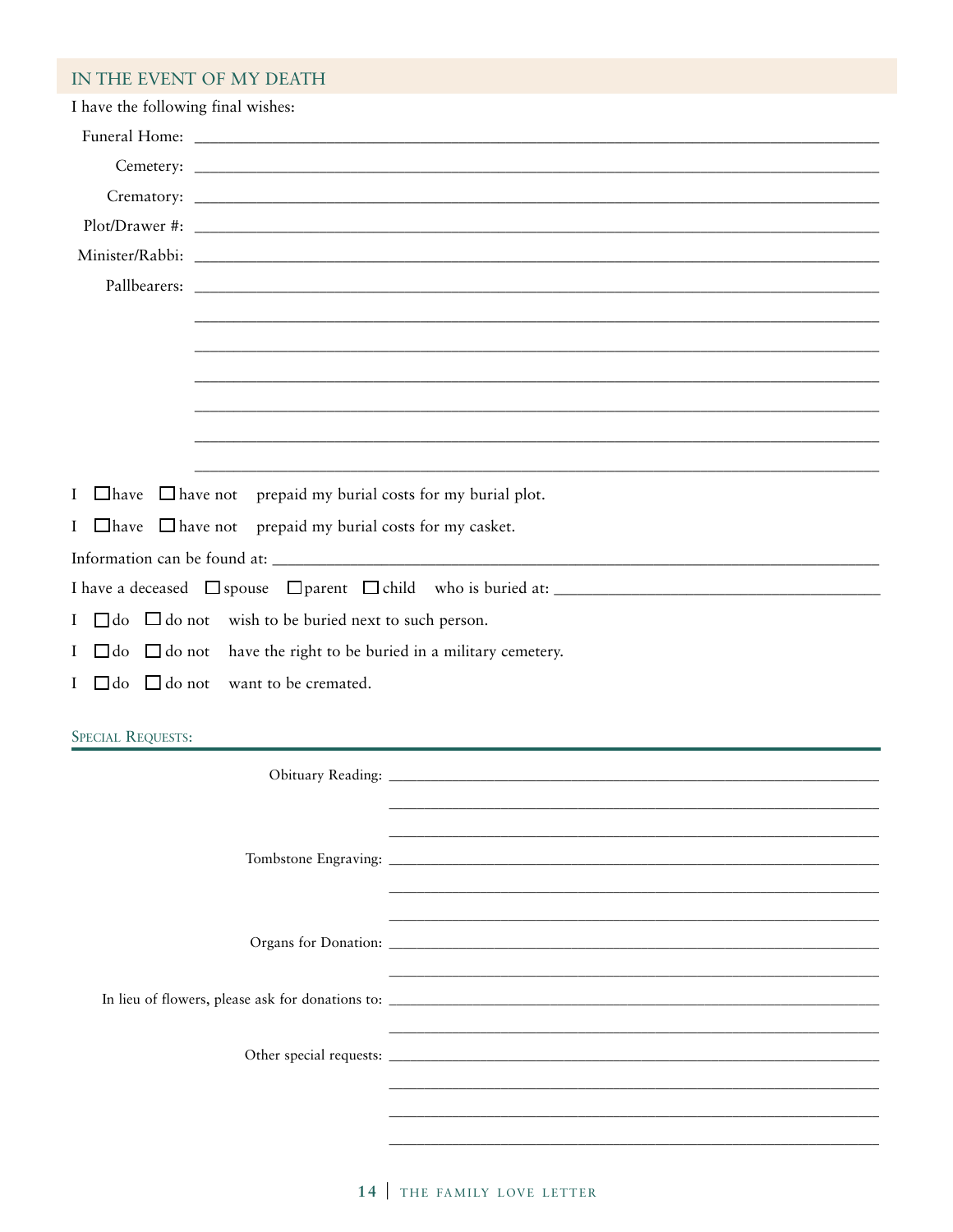### FAMILY HISTORY

| I was born in $\frac{City}{ity}$ State on $\frac{Oity}{T}$ , $\frac{19}{x}$ .         |  |  |
|---------------------------------------------------------------------------------------|--|--|
|                                                                                       |  |  |
|                                                                                       |  |  |
|                                                                                       |  |  |
| My paternal grandparents are/were _____________                                       |  |  |
|                                                                                       |  |  |
| My children are:                                                                      |  |  |
|                                                                                       |  |  |
|                                                                                       |  |  |
| <u> 1989 - Johann Barn, mars ar breithinn ar chwaraeth a bhaile ann an t-</u>         |  |  |
|                                                                                       |  |  |
|                                                                                       |  |  |
| $\Box$ I have no children.                                                            |  |  |
|                                                                                       |  |  |
| I I have I do not have detailed information on my family's history. It is located at: |  |  |
|                                                                                       |  |  |
|                                                                                       |  |  |
|                                                                                       |  |  |
|                                                                                       |  |  |
|                                                                                       |  |  |
| <b>DESIRES FOR MY FAMILY</b>                                                          |  |  |
| When I am gone, I hope my family will learn from my experiences:                      |  |  |
|                                                                                       |  |  |
|                                                                                       |  |  |
|                                                                                       |  |  |
|                                                                                       |  |  |
|                                                                                       |  |  |
|                                                                                       |  |  |
| The most important thing I have done in my life is:                                   |  |  |
|                                                                                       |  |  |
|                                                                                       |  |  |
|                                                                                       |  |  |
|                                                                                       |  |  |
|                                                                                       |  |  |
| How I would like to be remembered:                                                    |  |  |
|                                                                                       |  |  |